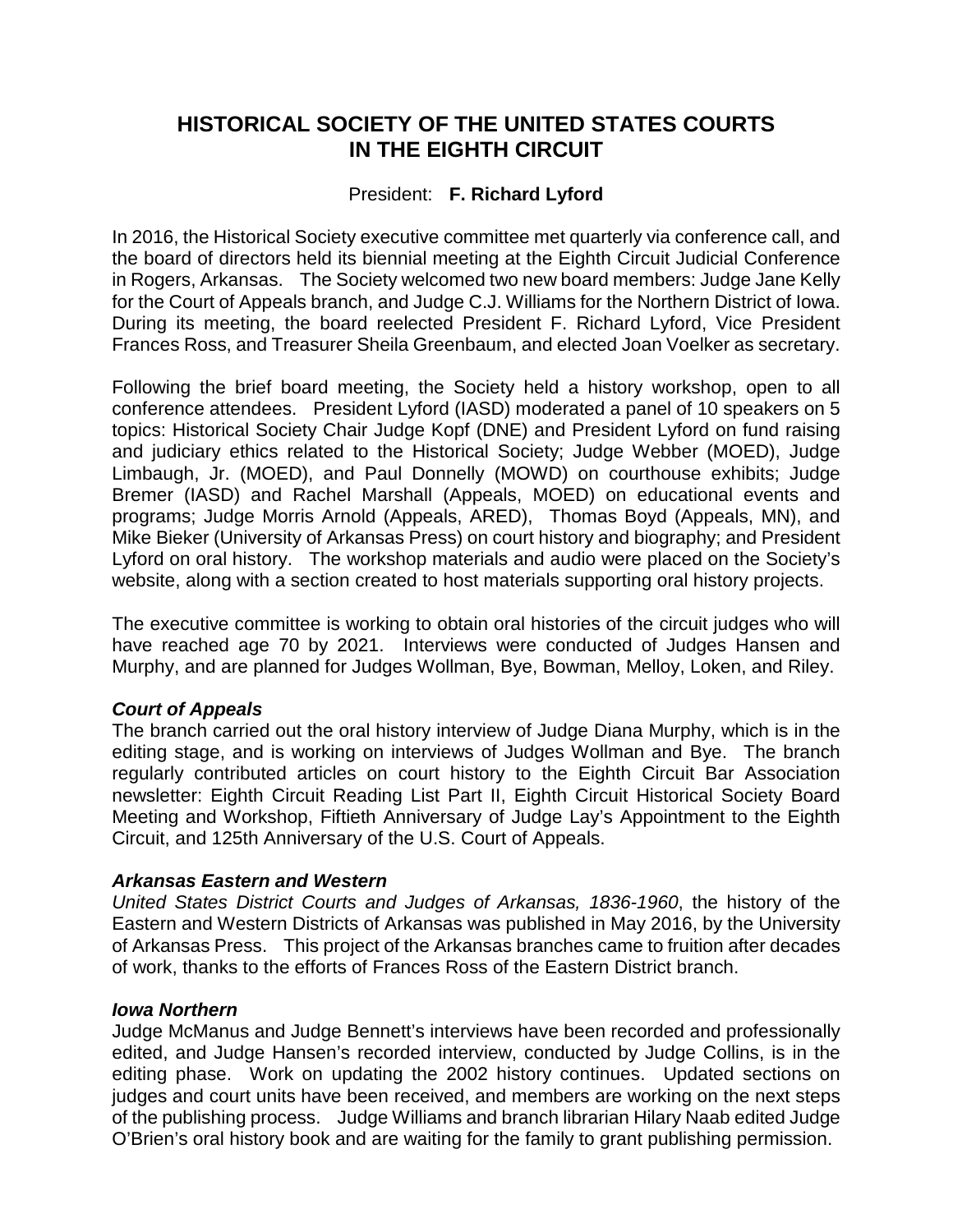### *Iowa Southern*

Judge Walters' oral history and Judge Fagg's memorial session, which included video excerpts from his oral history, have been edited and completed. Judge Pratt and Judge Gritzner's oral histories are planned. Society and branch President Lyford also coordinated the oral history of Judge Hansen. Joe Weeg will write a sequel to the district's history, and branch Vice President Anthony Gaughan is working on Judge Longstaff's biography, assisted by Iowa State District Judge Colin Witt and Thomas Boyd.

### *Minnesota*

As a continuation of the branch's "Portraits for Justice" project, Judge Nelson's interview was completed. Judge Alsop's speech to the Minnesota Federal Bar Association was video recorded, and an exhibit on Judge Heaney was hung in the Duluth Courthouse. The branch is exploring options for updating the court's written history and is working on a magistrate judge succession chart and a list of the district's U.S. Commissioners.

### *Missouri Eastern*

Judge Webber's oral history interview, conducted by Judge Limbaugh, Jr., was recorded and is in the editing phase. The branch is working to film the next two of the district's seventeen most significant cases, *Jones v. Alfred H. Mayer Co*. 392 U.S. 409 (1968) and *Lloyd E. Schlup v. Paul K. Delo*, 513 U.S. 298 (1995).

### *Missouri Western*

The branch sponsored or co-sponsored four successful programs. One was a panel discussion on the order to desegregate Kansas City's public swimming pools, issued in 1952 by Judge Albert Ridge, whose law clerk at the time was Judge Sachs. Three programs featured authors on their books: Dr. Craig Alan Smith on "Failing Justice," about Justice Whittaker; James Muehlberger on "The 116," about the journey of the 116 Kansas and Missouri soldiers and lawyers who travelled to Washington, DC, to protect newlyelected President Lincoln until sufficient federal troops could arrive to take over the job; and James W. Endersby and William T. Horner on "Lloyd Gaines and the Fight to End Segregation."

# *Nebraska*

The branch met several times with Professors Mark Scherer and John Wunder to discuss completion of the district's history, covering the early court until the 1920s or 1930s. A good deal has been written, and completion is anticipated in the relative near future.

# *North Dakota*

The branch sponsored a lecture by Judge Bright on his autobiography, *Goodbye Mike, Hello Judge: My Journey for Justice*, and continues to collect court artifacts.

### *South Dakota*

The branch is looking into displaying judges who have served the district and continues to contact prospective interviewers for Judges Piersol and Kornmann's oral histories.